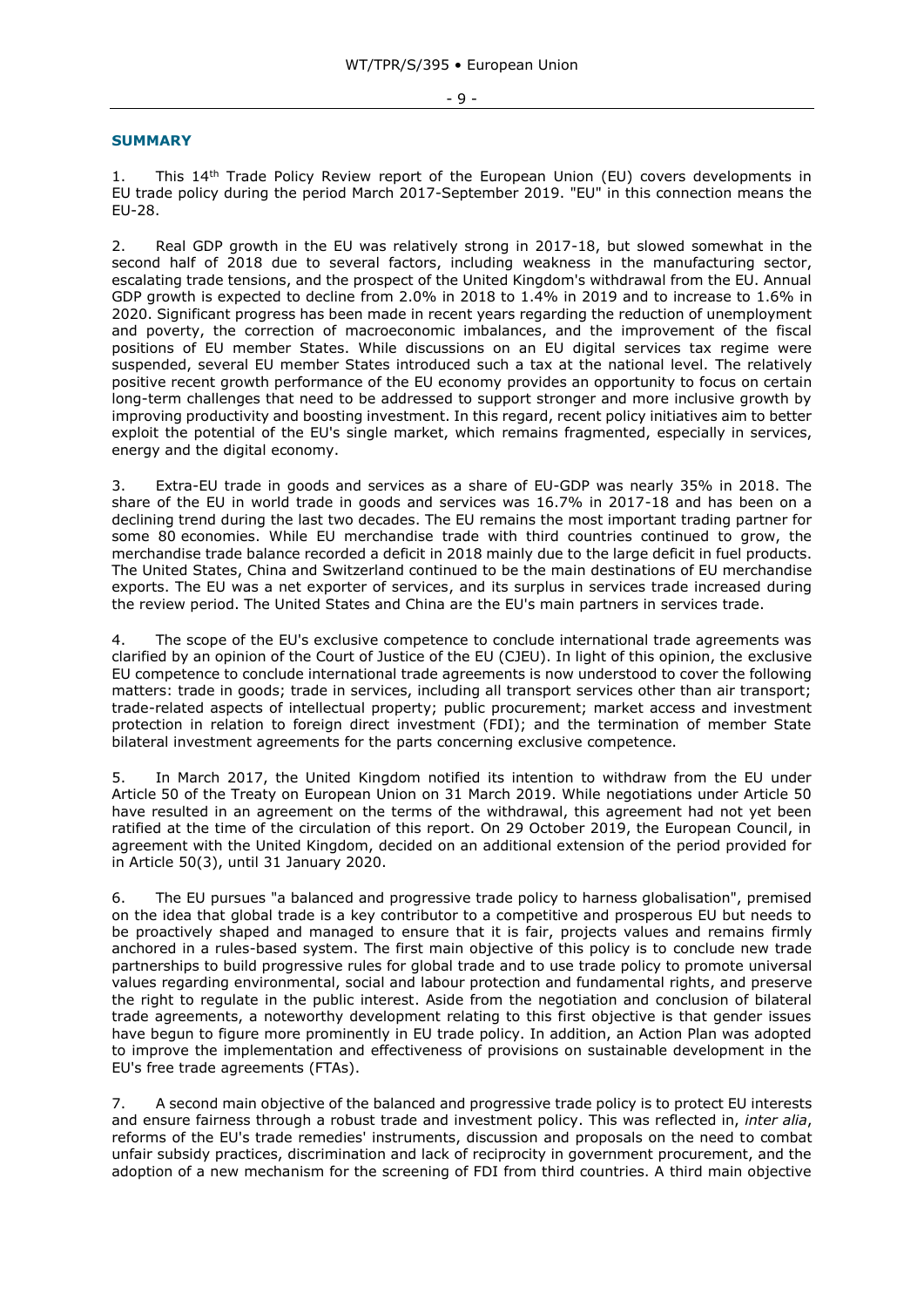is to deliver effective agreements through a transparent and inclusive negotiation process. In this regard, the EU institutions took steps to enhance transparency in the negotiation of trade agreements, such as by publishing texts of (draft) negotiating directives. The EU also adopted a new approach to the architecture of bilateral trade agreements. This approach envisages the negotiation of two separate agreements: an FTA which will cover matters within the exclusive competence of the EU and which will be concluded only by the EU, and an Investment Protection Agreement which will include both matters in which the EU has exclusive competence and matters in which the EU and its member States share competences and which will be concluded by the EU and the member States.

8. In light of recent challenges facing the multilateral trading system, the EU emphasized the importance of preserving an open, rules-based multilateral trading system, with the WTO at its core, and the need for comprehensive reform of the WTO. The EU made numerous notifications during the review period in areas such as agriculture, trade remedies, technical regulations, regional trade agreements and preferential rules of origin. It was a complainant in five new dispute settlement cases and a respondent in one new case.

9. As at 30 September 2019, the EU had 41 FTAs in force with 72 countries. The largest FTA partners, based on data on trade in goods, were Switzerland, Turkey and Norway. During the review period, the FTA with Canada was applied provisionally; the FTA with Japan entered into force; FTAs and Investment Protection Agreements with Singapore and Viet Nam were completed; FTA negotiations were concluded at a political level with Mexico and with Mercosur; negotiations were launched on the modernization of the existing agreement with Chile; and negotiations on comprehensive FTAs were launched with Australia and New Zealand. Aside from the economic opportunities, the EU considers that these FTAs have strategic benefits in an international trading environment that has become more uncertain and unstable.

10. The EU adopted a Joint Statement with the United States in July 2018 in which they agreed, *inter alia,* to work towards the elimination of tariffs, non-tariff barriers, and subsidies on non-auto industrial goods, and towards the reduction of barriers to trade in services, chemicals, pharmaceuticals, medical products and soybeans.

11. The EU Generalized Scheme of Preferences (GSP) provides a general GSP arrangement and two special arrangements. As at 30 September 2019, there were 15 beneficiaries of the EU's general GSP arrangement, 8 beneficiaries of the EU's GSP + arrangement, and 48 beneficiaries of the EU's Everything But Arms arrangement. A mid-term review of the GSP scheme concluded in 2018 that there was no need to amend the GSP Regulation before its expiry on 31 December 2023 but that measures should be taken to improve transparency and inclusiveness in GSP monitoring, both in the EU and in the beneficiary countries, and to promote greater awareness of GSP in beneficiary countries.

12. New EU legislation on the screening of FDI into the EU from third countries was adopted in 2019, against the background of growing concerns regarding the impact on the strategic interests of the EU or its member States of certain types of FDI, especially in cases involving state-owned enterprises and strategic sectors. It provides for a framework for the screening by member States of FDI into the EU on the grounds of security or public order, and establishes a mechanism for cooperation between member States, and between member States and the Commission, regarding FDI from third countries likely to affect security or public order. It does not create a centralized mechanism at EU level for the screening of FDI.

13. The EU's Union Customs Code (UCC) for customs procedures at the border was implemented in 2016, although the application of several elements remain ongoing pending the full functioning of several electronic systems, some of which have faced delays. The EU's single window initiative continues to be gradually implemented. New provisions for low-value consignments are expected to be introduced in 2021.

14. The EU's applied tariff structure did not change significantly since the last Review, and the rates remain nearly identical. The simple average MFN tariff rate remains at 6.3%. MFN applied rates are generally identical, or close, to the WTO bound rates. The agricultural sector continues to stand out in the tariff analysis due to significantly higher rates (14.2% on average), the wide tariff range, and the significant use of non-*ad valorem* rates and tariff quotas. For non-agricultural products, the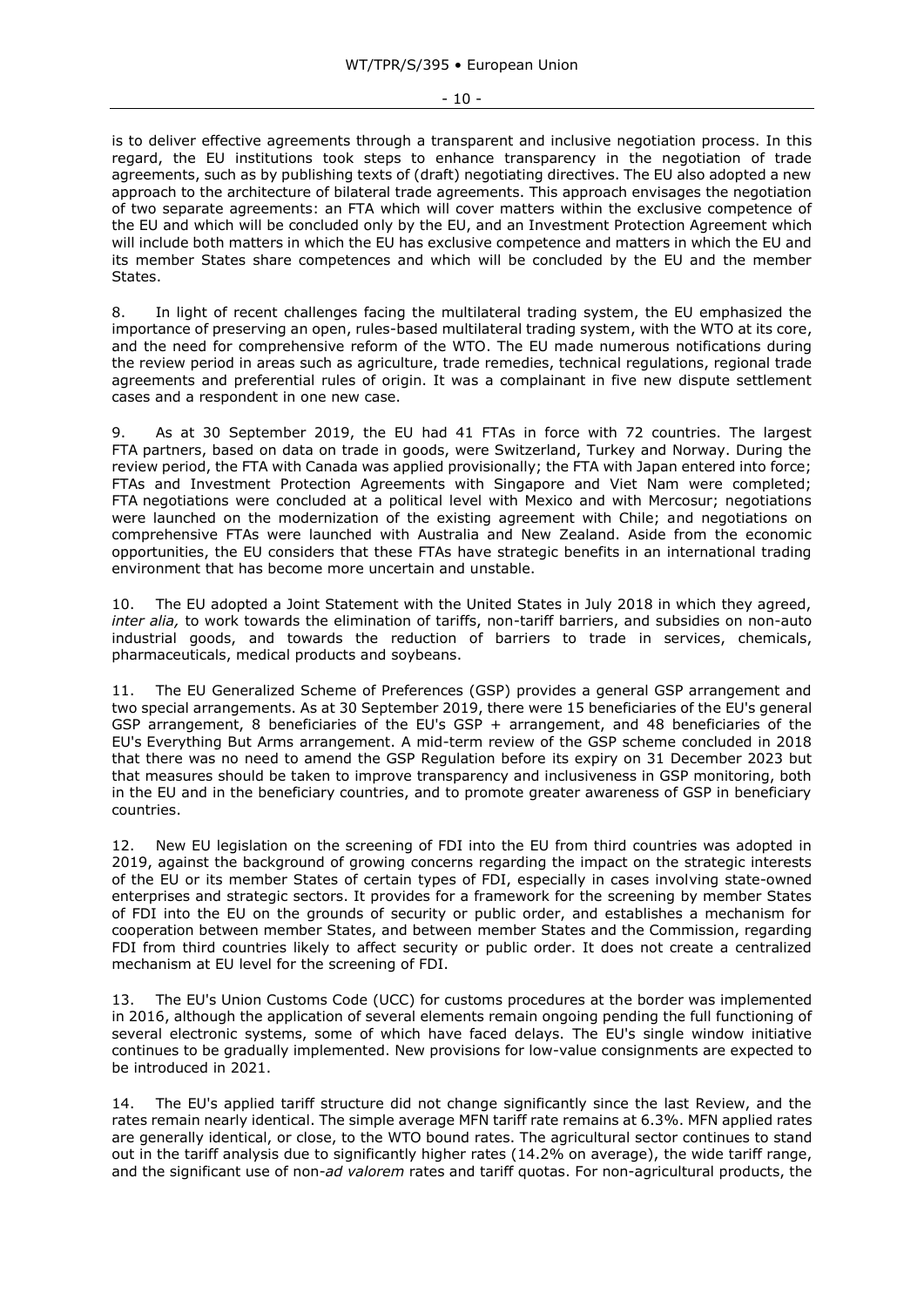fish and fishery products (11.8% simple average) and clothing (11.6%) sectors stand out as the ones with the highest tariff protection among an overall low average of 4.2%.

15. The EU maintains different categories of tariff rate quotas (TRQs) for both agricultural and non-agricultural products. As at 1 January 2019, there were 712 preferential TRQs in place pursuant to FTAs with 26 trading partners, mainly with respect to agricultural products, and 257 conventional TRQs, including WTO TRQs, and about 120 tariff lines for TRQs providing autonomous access. The EU adopted regulations on the apportionment of WTO TRQs quotas between the EU and the United Kingdom, in anticipation of the latter's eventual withdrawal from the EU. In this regard, negotiations under Article XXVIII of the GATT 1994 were initiated.

16. The EU continues to have several preferential regimes, both reciprocal and unilateral, which offer preferential duties upon importation into the EU. Based on the 2019 preferential duty rates, most partners or recipients receive duty-free access on a large percentage of their exports to the EU. Like the situation with MFN tariffs, access was greater on non-agricultural goods than on agricultural goods. In general, the percentage of duty-free lines increased since the last Review, due to the staged implementation of some agreements and new improved agreements with certain partners. At the same time, the simple average tariff rate slightly decreased for many agreements for the same reason. The share of imports under preferential tariff regimes in total EU imports is relatively low, with unilateral preferential regimes accounting for 3.8% of total imports in 2018, and preferential FTAs accounting for 13%.

17. There were several important legislative developments with respect to the EU's value-added tax (VAT) regime. For example, one set of amendments to the VAT Directive of 2006, which aims to simplify VAT for e-commerce transactions, entails the removal of the VAT threshold of EUR 22, which means that all commercial goods entering the EU will be subject to VAT from 1 January 2021. The amendments also introduce two alternative VAT collection mechanisms.

18. The EU continues to apply several prohibitions, restrictions and licensing requirements on imports which have increased in number over the review period. New or expanded prohibitions or restrictions on imports that took effect during the review period concerned measures on mercury, invasive alien species, certain persistent organic pollutants and cultural goods, for example. A directive on the single use of plastics adopted in 2019 must be transposed by member States by July 2021. A regulation on conflict minerals, adopted in 2017, requires importers of tin, tungsten, tantalum and gold to comply with certain supply chain due diligence requirements as of 1 January 2021.

19. The EU basic anti-dumping and anti-subsidy regulations were amended by two new regulations. The first, adopted in 2017, allows for the use of alternative methods of determining normal value where there are state-induced distortions in the exporting country. The amendments made by the second regulation, adopted in 2018 as part of a comprehensive modernization of EU trade remedy legislation, are more numerous and diverse and concern both procedural aspects, such as the duration of provisional measures, and substantive aspects, such as the calculation of an injury margin. The EU continues to be a significant user of trade remedies, although the number of new anti-dumping and anti-subsidy initiations steadily declined between 2016 and 2018. The steel surveillance measure continued to be in place, followed by the introduction of the steel safeguard measure replacing this measure for certain steel categories in 2018-19. A similar surveillance measure on aluminium was put in place in 2018, citing the vulnerable position of the EU industry.

20. The EU does not impose taxes, charges or levies on exports. It maintains prohibitions or restrictions on the export of about 11 categories of products, many of which are applied pursuant to international agreements, such as CITES and the Montreal Protocol. The scope of export restrictions on mercury was expanded, regulations on certain goods which could be used for capital punishment, torture or other cruel, inhuman or degrading treatment or punishment were replaced and codified into a new regulation, and more stringent measures were put in place for raw ivory. A ban on exports of certain plastic waste to non-EU countries will apply from 2021. The EU continues to regulate the export of certain products, pursuant to its export control legislation on dual-use goods. The EU export control regulation was amended twice during the review period, mainly to update the annexes to reflect certain changes to the international agreements on which it is based. Based on a proposal made by the Commission in 2016, a legislative process is under way to upgrade the EU's export control regime.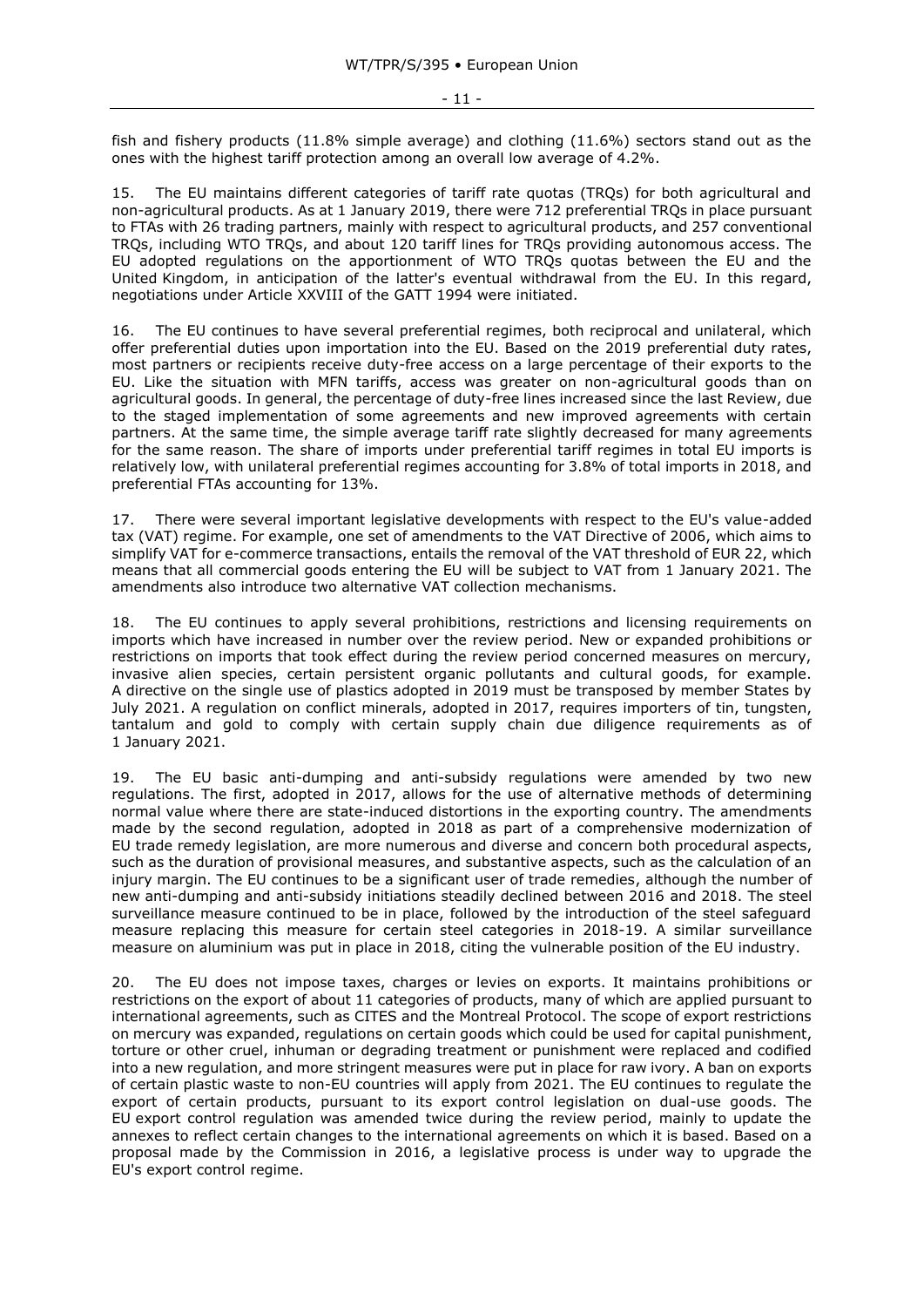21. Export or trade promotion activities are generally within the realms of the EU member States. In addition, most member States also have some form of officially supported export financing, credits, insurance or guarantees. The EU has several provisions on export credit, insurance and guarantee instruments but does not have any all-encompassing legislation, except on short-term official export credits. EU rules on capital requirements were amended during the review period to provide that EU financial institutions subject to these rules are no longer required to include export credits in their leverage ratios.

22. The EU provides incentives in the form of subsidies and state aid, granted both out of the EU budget and by member States. At the EU level, the two largest areas of expenditure during the 2017-18 period were agriculture, and structural operations, mainly through the European Structural and Investment Funds (ESIF). The ESIF amount to EUR 644 billion during 2014-20, of which 71.6% is EU financing (EUR 461 billion) and 28.4% is EU co-financing (EUR 183 billion). The ESIF comprise six funds: the European Regional Development Fund (43.3% of the total ESIF budget); the European Agricultural Fund for Rural Development (23.5%); the European Social Fund(18.7%); the Cohesion Fund (11.6%); the European Maritime and Fisheries Fund(2.0%); and the Youth Employment Initiative (1%). The European Commission is currently evaluating most of the state aid rules in order to take stock of the results of the reforms implemented since 2012 pursuant to the State Aid Modernization initiative. The total amount of state aid (excluding transport and agriculture) provided by member States increased from EUR 91 billion in 2014 to almost EUR 111 billion in 2017, largely due to an increase in aid for environmental protection (including energy saving).

23. Some important changes were made during the review period to the basic legislative framework regarding technical requirements, standards, conformity assessment and accreditation. Firstly, a new regulation was adopted in 2019 which aims to improve the application of the principle of the mutual recognition of goods. It provides, in particular, that member States that use existing technical regulations to restrict market access for products lawfully marketed in another member State must justify their position with technical and scientific evidence, and must grant the economic operators affected an opportunity to provide comments. Secondly, another regulation adopted in 2019 aims to enhance cooperation between national market surveillance authorities by providing for information-sharing mechanisms between them regarding illegal products and ongoing investigations.

24. Regarding sanitary and phytosanitary measures, a new regulation was adopted in 2017 on official controls on products of animal origin intended for human consumption. It includes rules for the performance of official controls and other control activities by the competent authorities of the member States, sets out the requirements to be fulfilled for the entry into the EU of consignments of animals and goods from third countries, and empowers the Commission to adopt delegated acts concerning those requirements. The Animal Health Law of 2016 is to become applicable on 21 April 2021, and the Plant Health Law of 2016 on 14 December 2019, except for certain provisions relating to a phytosanitary certificate for exports.

25. In the area of competition policy, the main legislative development during the review period was the adoption of a directive that strengthens the competences of national competition authorities in the enforcement of EU competition law. The Commission commenced the review of the Vertical Block Exemption Regulation, which will expire in May 2022. In relation to anti-competitive agreements and abuse of dominant position, the Commission adopted several decisions concerning large firms in the digital services market, and took action to ensure competition in gas supply markets. It also adopted several important decisions in merger cases.

26. One of the main developments in the area of government procurement was the adoption by the Commission, in October 2017, of a public procurement strategy which aims at further improving EU public procurement practices by working with public authorities and other stakeholders and which includes three initiatives: (i) a mechanism for large infrastructure projects, to provide clarity and guidance to public authorities on public procurement; (ii) a recommendation to professionalize public buyers; and (iii) a consultation on guidance on public procurement of innovation. To harmonize procedures and processes, the Commission introduced the European Single Procurement Document.

27. Regarding intellectual property, several legislative measures were put in place during the review period, notably with respect to copyrights and related rights: (i) the Directive on copyright in the Digital Single Market; (ii) the Directive on television and radio programmes; (iii) the Regulation on cross-border portability of online content services in the internal market; and (iv) the Directive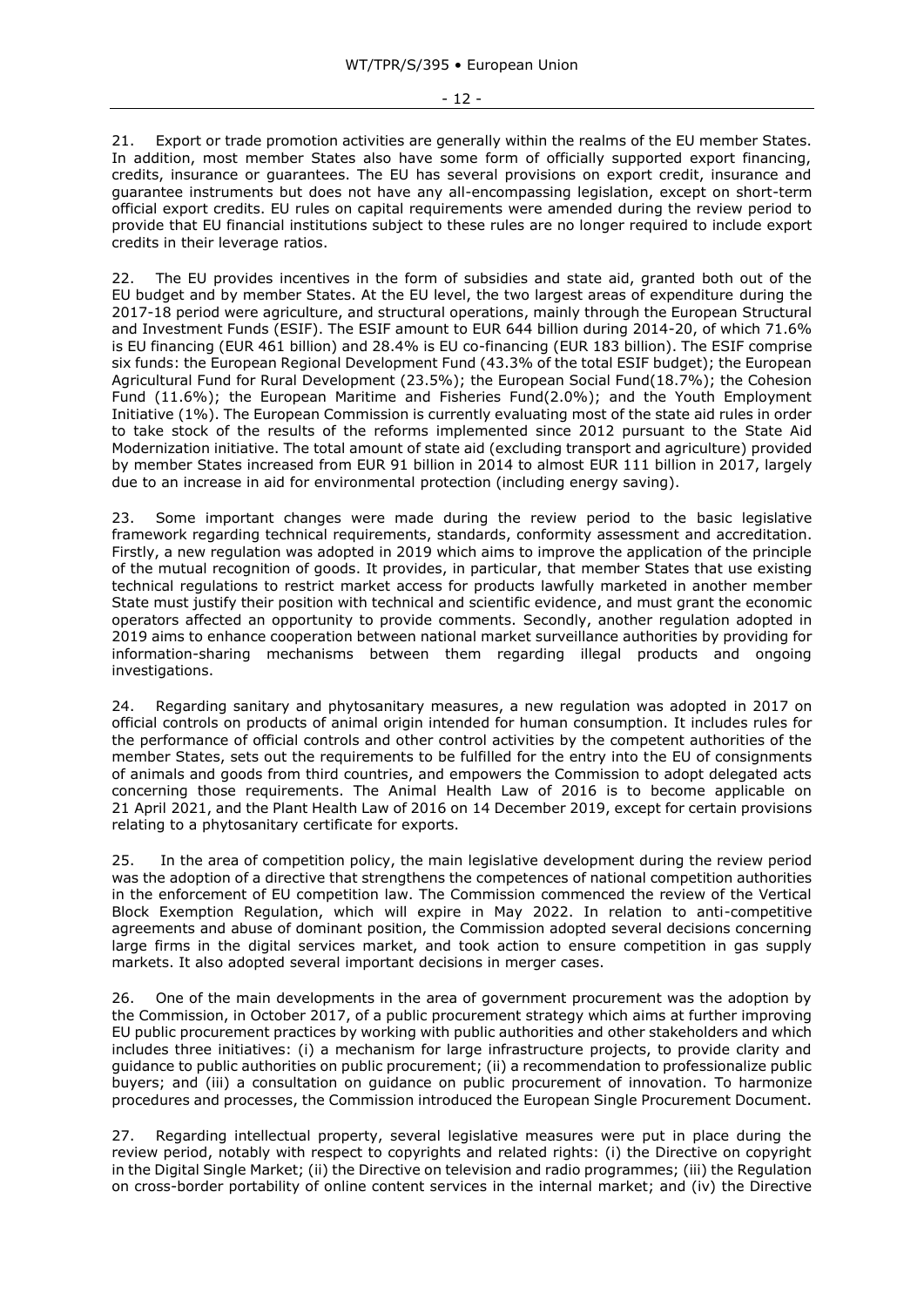and Regulation to implement the Marrakesh Treaty, aimed at giving blind and visually impaired or otherwise print-disabled people better access to printed materials. The unitary patent package has not yet entered into force. In May 2019, the EU adopted amendments to its rules on supplementary protection certificates for medicinal products. Various measures were taken during the review period to implement substantive reforms to EU trademark legislation, based on a regulation modernizing the EU legal framework for EU trademarks and a directive further harmonizing national trademark laws, adopted in 2015. Given the importance of geographical indications (GI) for the EU's external trade, the EU has sought to include a comprehensive section on GI protection for agricultural products, in addition to wines and spirits, in the more recent generation of FTAs. Regarding undisclosed information, nearly all EU member States adopted legislation to implement the Trade Secrets Directive adopted in June 2016.

28. In agriculture, the 2013 reforms of the Common Agricultural Policy (CAP) have been fully applied since 2015, and the structure of the agricultural policies has remained the same: the European Agriculture Guarantee Fund (EAGF) covers direct payments and market measures (Pillar I) and the European Agricultural Fund for Rural Development (EAFRD) finances the EU contribution to rural development programmes (Pillar II). The main legislative change during the review period was the Omnibus Agricultural Provisions Regulation, adopted in December 2017, which made certain technical amendments to the four Basic Acts of the CAP on direct payments, rural development, common market organization, and horizontal regulation (financing, management and monitoring of the CAP). Legislative proposals for the reform of the CAP beyond 2020 were submitted by the Commission in 2018 and are currently under discussion. These include proposals relating to the general and specific objectives to be pursued through support funded under the EAGF and the EAFRD. No export subsidies were provided during the review period, and, as part of the broader revised EU-28 Schedule certification exercise, the EU submitted the changes to its WTO commitments to revise its export subsidy commitment levels pursuant to the Nairobi Ministerial Conference Decision. There were no substantial changes during the review period regarding market access for imports of agricultural products into the EU.

29. Regarding fisheries, there were no significant changes during the review period in the management of fisheries under the reformed Common Fisheries Policy (CFP), which has been in effect since 2014. The Commission conducted a comprehensive assessment of the implementation of the CFP, considering the CFP's objective of restoring and maintaining fish stocks at sustainable levels by 2020. While tariff protection on an MFN basis is relatively high, the EU grants preferences on a reciprocal or unilateral basis, to major fishery suppliers. The EU adopted a new regulation in December 2017 on the sustainable management of external fishing fleets. Regarding international cooperation, it signed ocean partnership agreements with China and Canada and, together with nine other countries, signed an Agreement to Prevent Unregulated Commercial Fishing on the High Seas in the Central Arctic Ocean. As at October 2019, the EU had 12 Sustainable Fisheries Partnerships Agreements with partner countries, in addition to the Northern Agreements with Norway, Iceland and the Faroe Islands.

30. Key objectives of the EU's energy policy, as defined in the Energy Union Package adopted in 2015, are: improving security of energy supply; completing the internal energy market; boosting energy efficiency; decarbonizing the economy and becoming the world leader in renewable energy; and promoting research, innovation and competitiveness. New legislation adopted during the review period relating to these objectives includes new rules on the security of gas supply and electricity risk preparedness, a revision of the gas Directive, a regulation and a directive on the internal market for electricity, amendments to the Energy Efficiency Directive, and a directive on the promotion of the use of energy from renewable sources. The 2030 Climate and Energy Policy Framework, adopted in 2014, has the following targets for 2030: reduce greenhouse gas emissions domestically by at least 40% compared to 1990 levels; reach a share of at least 32% in renewable energy; and increase energy efficiency by at least 32.5% at EU level. In 2018-19, the EU adopted a new comprehensive legislative framework for energy and climate change policies.

31. With respect to manufacturing, apart from developments relating to specific sectors (automobiles, chemicals, and steel) a notable development during the review period was the growing interest in the role of industrial policy. In September 2017, the EU formulated a renewed Industrial Policy Strategy, "Investing in a smart, innovative and sustainable industry", which aims to integrate all existing and new horizontal and sector-specific industrial policy initiatives into one comprehensive strategy. The Strategy proposed measures relating to: cybersecurity; the free flow of non-personal data; the circular economy; modernization of the intellectual property rights framework;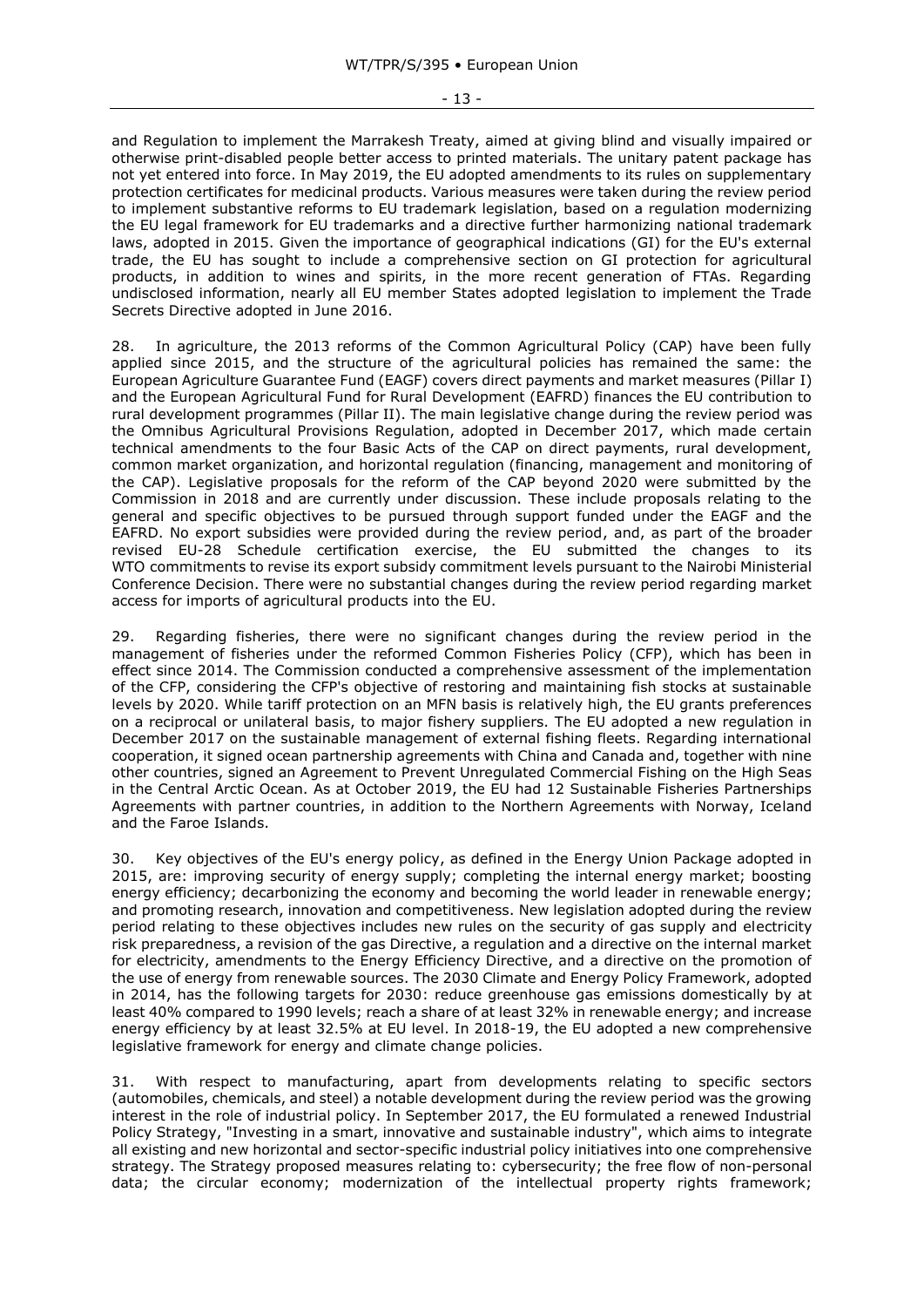improvement of the functioning of public procurement markets; extension of the skills agenda to new key industry sectors; sustainable finance; a balanced and progressive trade policy and a EU framework for the screening of FDI; the secure, sustainable and affordable supply of critical raw materials; clean, competitive and connected mobility; and the exploitation of key enabling technologies. Many of the measures envisaged in this Strategy were adopted in 2018-19. In March 2019, the European Council invited the Commission to present, by the end of 2019, a long term-vision for the EU's industrial future.

32. In financial services, regulatory developments during the review period fell into four categories. Firstly, the EU took steps to reduce risk and enhance the resilience of the banking sector. In May 2019, it adopted a banking reform package which amends core provisions of the Single Rulebook, namely the Capital Requirements Regulation and Directive and the Bank Recovery Resolution Directive, considering international standards. The EU also introduced new measures regarding non-performing loans, which have been on a declining trend in recent years. Secondly, the first two pillars of the Banking Union (the Single Supervisory Mechanism and the Single Resolution Mechanism) are operational; the third pillar (the European Deposit Insurance Scheme), has yet to be established. Thirdly, most of the legislative proposals submitted by the Commission on core aspects of the Capital Markets Union, which aims to develop deeper and more integrated capital markets across the EU, were adopted during the review period. Finally, the Commission issued a communication, setting out its overall approach to equivalence in the area of financial services, and adopted several equivalence decisions with respect to third countries.

33. Regarding construction services, a sector being examined for the first time, the EU is the world's largest trader of construction services (intra- and extra-EU trade), and took several steps in recent years towards regulatory simplification and improving the internal market for the construction sector. The main legislation applicable to this sector is the 2006 Services Directive. Several other EU rules are also relevant to the construction sector, for example the 1996 Directive on the posting of workers in the framework of the provision of services, which was amended in 2018. One recent development is a proposed Directive and Regulation on a services e-card to enhance cooperation in member States but it is currently on hold. The EU has taken GATS commitments for cross-border services in the construction sector and also has made generally improved commitments in its FTAs. According to information from the OECD on services' trade restrictiveness, EU member States were ranked relatively open compared to OECD peers for construction services.

34. During the review period, the EU adopted legislative measures under the first pillar of the Digital Single Market (DSM) Strategy launched in 2015 that address different types of barriers to the growth of cross-border e-commerce. These measures deal with: cross-border portability of online content subscriptions; cooperation between national consumer protection agencies; VAT aspects of e-commerce; unjustified geoblocking; cross-border parcel delivery services; copyright in the DSM; copyright and related rights applicable to certain online transmissions of broadcasting organizations and retransmissions of television and radio programmes; contracts for the supply of digital content and services; and contracts for the sale of goods.

35. The second pillar of the DSM Strategy resulted in a major reform of EU rules on telecommunications infrastructure and services markets with the adoption, in December 2018, of a new European Electronic Communications Code (recast) (EECC). The EECC, which member States are required to transpose by 21 December 2020, amends the four Directives that constitute the current EU telecoms regulatory framework and integrates them into a single legal instrument. It expands the scope of application of EU telecoms regulation in various respects, in line with the principle of technological neutrality and to keep pace with technological developments. It aims to contribute to the creation of the additional capacity in high-speed broadband networks necessary to achieve the strategic Internet connectivity objectives set by the Commission in 2016. The EECC also contains provisions aimed at increasing the coordination and coherence of radio spectrum management, significantly alters the scope of universal service obligations, strengthens consumer protection rights, and reinforces the role of national regulatory authorities. The EECC was accompanied by the adoption of new rules on the role of the Body of European Regulators for Telecommunications.

36. Other measures adopted under the second pillar of the DSM Strategy, include a non-binding Commission Recommendation of 1 March 2018 on measures to effectively tackle illegal content online and a Regulation, adopted in June 2019, on rules to improve the fairness and transparency of online platforms. This Regulation aims to address potential friction arising from the growing